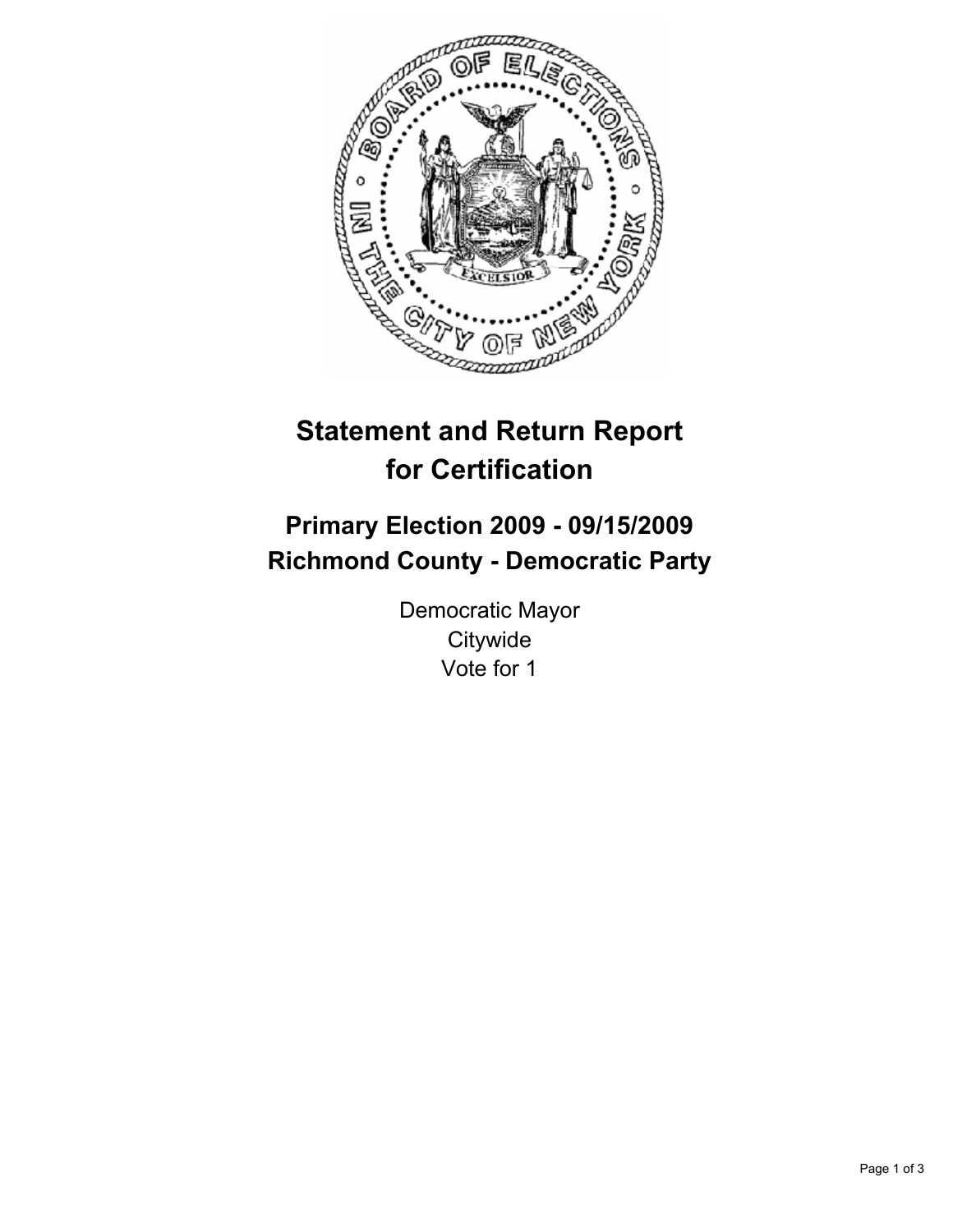

#### **Assembly District 60**

| <b>EMERGENCY</b>             | 2     |
|------------------------------|-------|
| ABSENTEE/MILITARY            | 161   |
| <b>AFFIDAVIT</b>             | 8     |
| <b>TONY AVELLA</b>           | 511   |
| ROLAND ROGERS                | 102   |
| WILLIAM C THOMPSON JR.       | 670   |
| ANDREW CUOMO (WRITE-IN)      |       |
| MICHAEL BLOOMBERG (WRITE-IN) |       |
| MICHAEL BUDANO II (WRITE-IN) |       |
| MIKE MCMAHON (WRITE-IN)      |       |
| <b>Total Votes</b>           | 1.287 |

#### **Assembly District 61**

| <b>EMERGENCY</b>             | 14    |
|------------------------------|-------|
| ABSENTEE/MILITARY            | 357   |
| AFFIDAVIT                    | 59    |
| <b>TONY AVELLA</b>           | 1,190 |
| <b>ROLAND ROGERS</b>         | 377   |
| WILLIAM C THOMPSON JR.       | 4,367 |
| JOEL KLEIN (WRITE-IN)        |       |
| MICHAEL BLOOMBERG (WRITE-IN) | 6     |
| RANDY CREDICO (WRITE-IN)     |       |
| RUDY GUILIANI (WRITE-IN)     |       |
| <b>Total Votes</b>           | 5.943 |

**Assembly District 62**

| <b>EMERGENCY</b>             |       |
|------------------------------|-------|
| ABSENTEE/MILITARY            | 157   |
| AFFIDAVIT                    | 3     |
| <b>TONY AVELLA</b>           | 525   |
| <b>ROLAND ROGERS</b>         | 89    |
| WILLIAM C THOMPSON JR.       | 697   |
| MICHAEL BLOOMBERG (WRITE-IN) | 3     |
| RUDY GUILIANI (WRITE-IN)     |       |
| <b>Total Votes</b>           | 1.315 |

### **Assembly District 63**

| <b>EMERGENCY</b>             | 8     |
|------------------------------|-------|
| ABSENTEE/MILITARY            | 200   |
| AFFIDAVIT                    | 12    |
| <b>TONY AVELLA</b>           | 733   |
| ROLAND ROGERS                | 132   |
| WILLIAM C THOMPSON JR.       | 1,750 |
| MICHAEL BLOOMBERG (WRITE-IN) | 8     |
| MICKEY MOUSE (WRITE-IN)      |       |
| <b>Total Votes</b>           | 2.624 |
|                              |       |